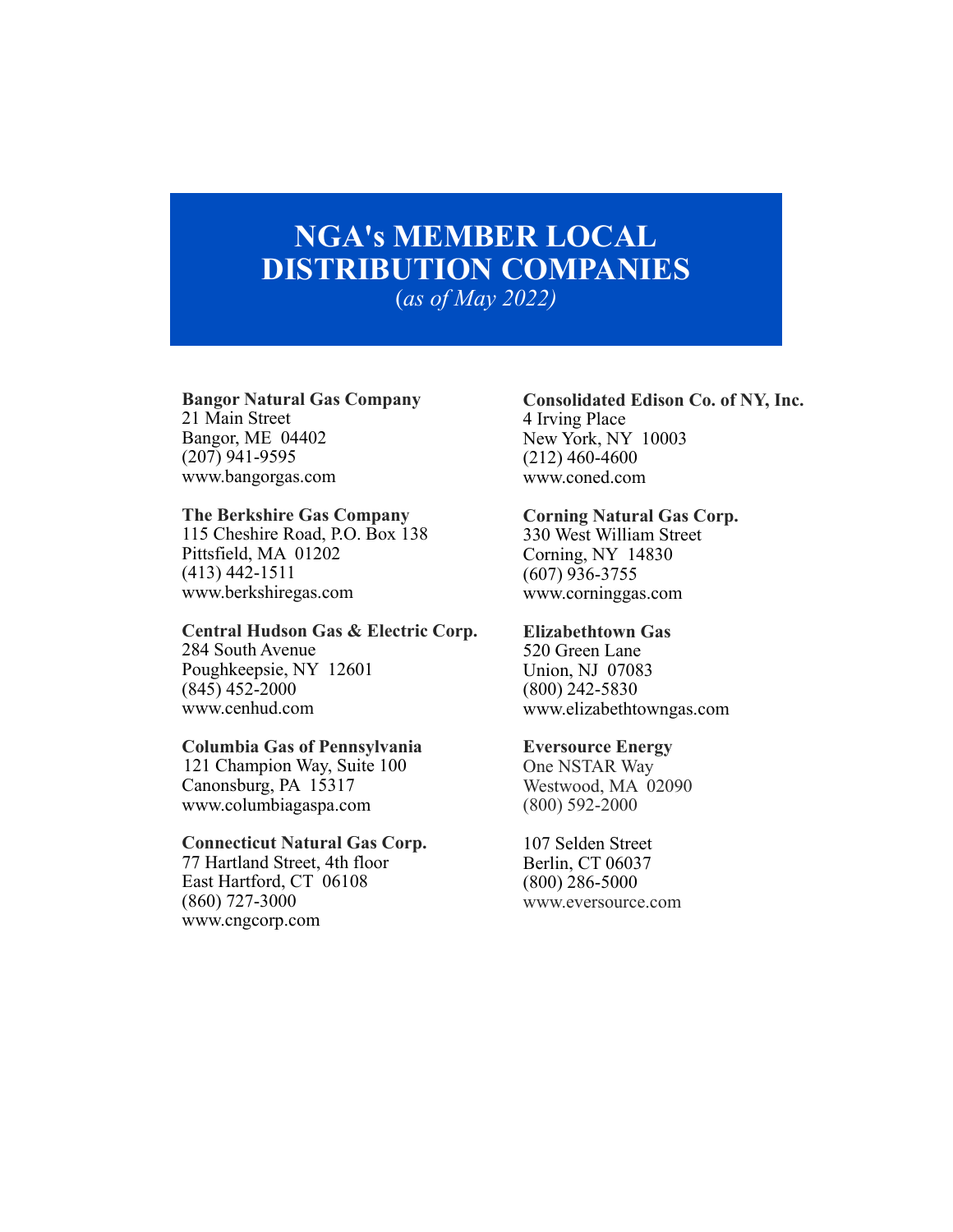# **NGA's LDC MEMBERS (***as of 5-22)*

#### **Fillmore Gas Company, Inc.**  10577 New York 19

Fillmore, NY 14735 (585) 567-2272

#### **Hamilton Municipal Gas**

3 East Broad Street, PO Box 119 Hamilton, NY 13346-0119 (315) 824-1111 www.hamilton-ny.gov/natural-gas

#### **Holyoke Gas & Electric Dept.**  99 Suffolk Street

Holyoke, MA 01040 (413) 536-9300 www.hged.com

## **Liberty Utilities MA**

PO Box 911 Fall River, MA 02722 (508) 324-7811 http:// massachusetts.libertyutilities.com/fall-river

## **Liberty Utilities NH**  15 Buttrick Road Londonderry, NH 03053 (800) 833-4200 www.newhampshire.libertyutilities.com

**Liberty Utilities NY**  33 Stearns Street Massena, NY 13662 (315) 769-3516 www.stlawrencegas.com

## **Maine Natural Gas**

PO Box 99 Brunswick, ME 04011 (207) 729-0420 www.mainenaturalgas.com

**Middleborough Gas & Electric Dept.** 32 South Main Street Middleborough, MA 02346 (508) 947-1371 www.mged.com

**National Fuel Gas Distribution Co. (NY)**  6363 Main Street Williamsville, NY 14221 (716) 857-7000 www.natfuel.com

### **National Fuel Gas Distribution Co. (PA)**  1100 State Street Erie, PA 16512 (814) 871-8200 www.natfuel.com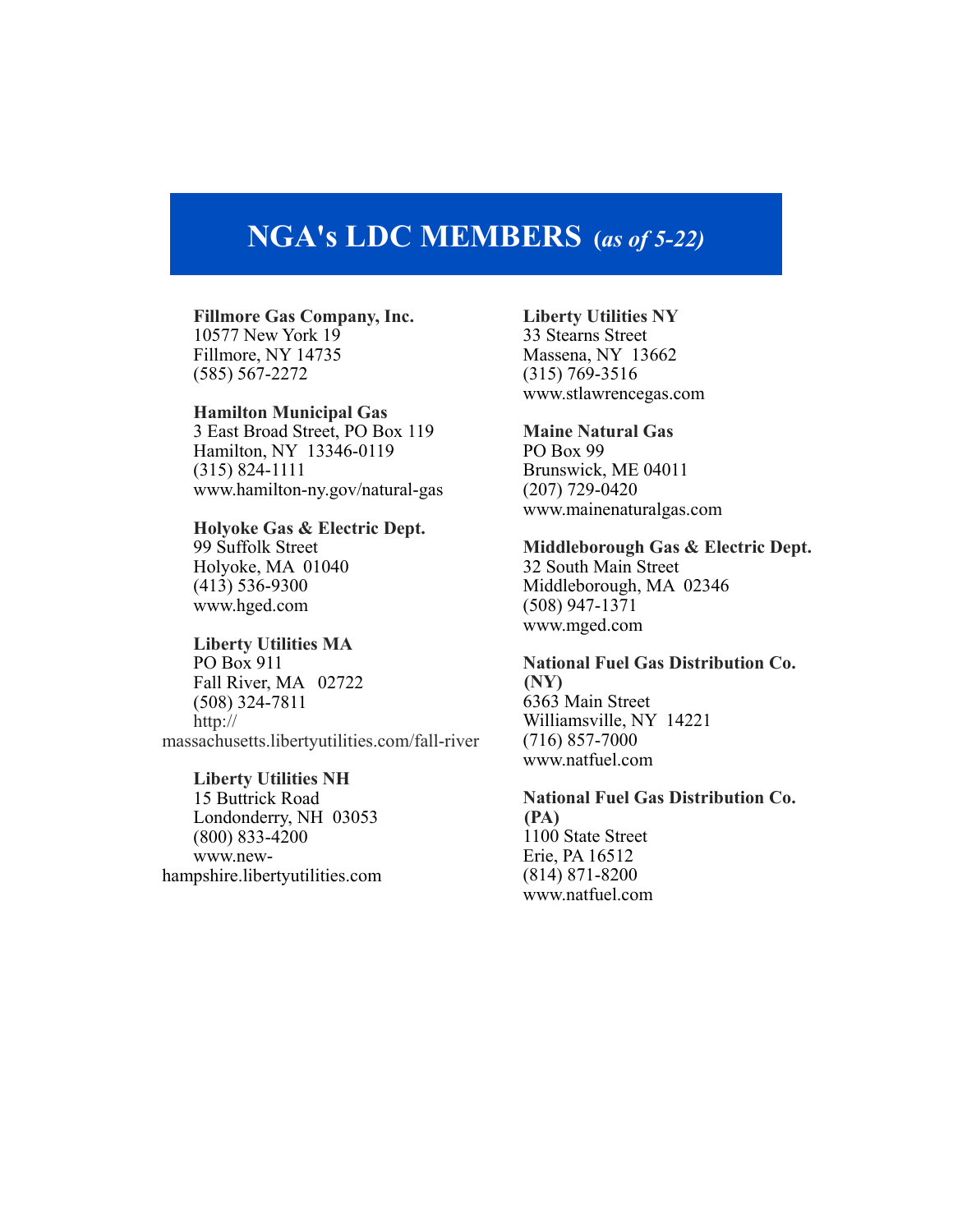# **NGA's LDC MEMBERS (***as of 5-22)*

## **National Grid**

25 Hub Drive Melville, NY 11747 (718) 643-4050 www.nationalgridus.com

40 Sylvan Road Waltham, MA 02451 (781) 466-5000 www.nationalgridus.com

## **New Jersey Natural Gas Co.**

1415 Wyckoff Road Wall, NJ 07719 (732) 938-7977 www.njng.com

## **New York State Electric & Gas**

4500 Vestal Parkway East Binghamton, NY 13902 (607) 762-7200 www.nyseg.com

#### **Norwich Public Utilities**

173 North Main Street Norwich, CT 06360 (860) 887-2555 www.norwichpublicutilities.com

#### **Orange & Rockland Utilities, Inc.** One Blue Hill Plaza

Pearl River, NY 10965 (914) 352-6000 www.oru.com

#### **PECO Energy**

2301 Market Street Philadelphia, PA 19103 (800) 841-4141 www.peco.com

## **Philadelphia Gas Works (PGW)**

800 W. Montgomery Avenue Philadelphia, PA 19122 (215) 235-1000 www.pgworks.com

#### **Public Service Electric & Gas Co.** 80 Park Plaza

Newark, NJ 07101 (973) 430-7000 www.pseg.com

## **Rhode Island Energy**

PPL Corp.  $2 N 9<sup>th</sup>$  Street Allentown, PA 18101 (800) 367-5690 weare.rienergy.com